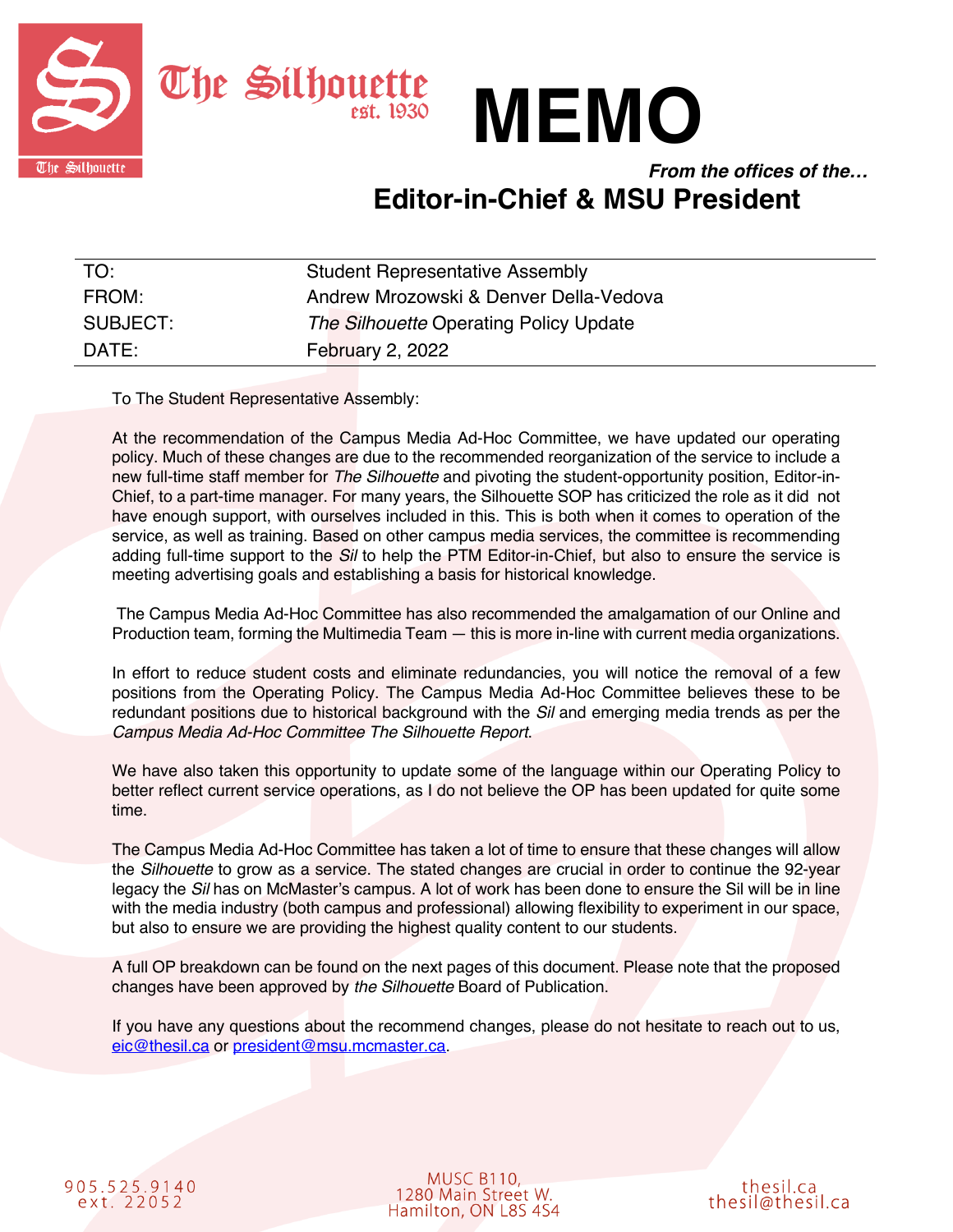

# **Proposed Changes to** *The Silhouette Operating Policy:*

#### **Section 2. Operating Parameters**

Most of these changes were added for clarity or to reflect current *Sil* operating practices.

2.5 — This was a change approved by the Board of Publication a couple years ago. We no longer publish three issues during the summer, opting instead for publishing one issue. This was due to not having a full-staff working on the issue, as well as a waste of resources due to the lack of students on campus.

2.7 — While we rarely get Letters to the Editor now, we wanted to update this to better reflect current media industry practices. Typically Letters to the Editor are placed so they stand out from the rest of the Editorial content so the readership does not confuse them to be written by staff. The previous wording in the Operating Policy was quite confusing, so we have updated it to be more clear.

2.12 — Addition of the Executive Editor who will help the Editor-in-Chief oversee staff.

2.13 — Addition of the Executive Editor who will have a direct role in the management of the service.

#### **Section 3. Personnel Structure**

A lot of these changes are reflective of the staffing pivot as recommended by the Campus Media Ad-Hoc Committee.

3.1.1 — The creation of the Executive Editor position. This will be a full-time position designed to help the *Silhouette* retain institutional knowledge. At current, the *Silhouette* does not have full-time guidance, but rather relies on the student opportunity position *Editor-in-Chief* with the MSU General Manager helping to fill in some blanks. It is the Campus Media Ad-Hoc Committee's belief that this lack of full-time vision has directly caused *Silhouette* viewership to plateau over the last few years. This new role would directly address this problem and serve as a body of historical knowledge, knowledge on the ever-changing media landscape, and advertising manager for the *Silhouette* staff.

905.525.9140 ext. 22052

MUSC B110, 1280 Main Street W. Hamilton, ON L8S 4S4

thesil.ca thesil@thesil.ca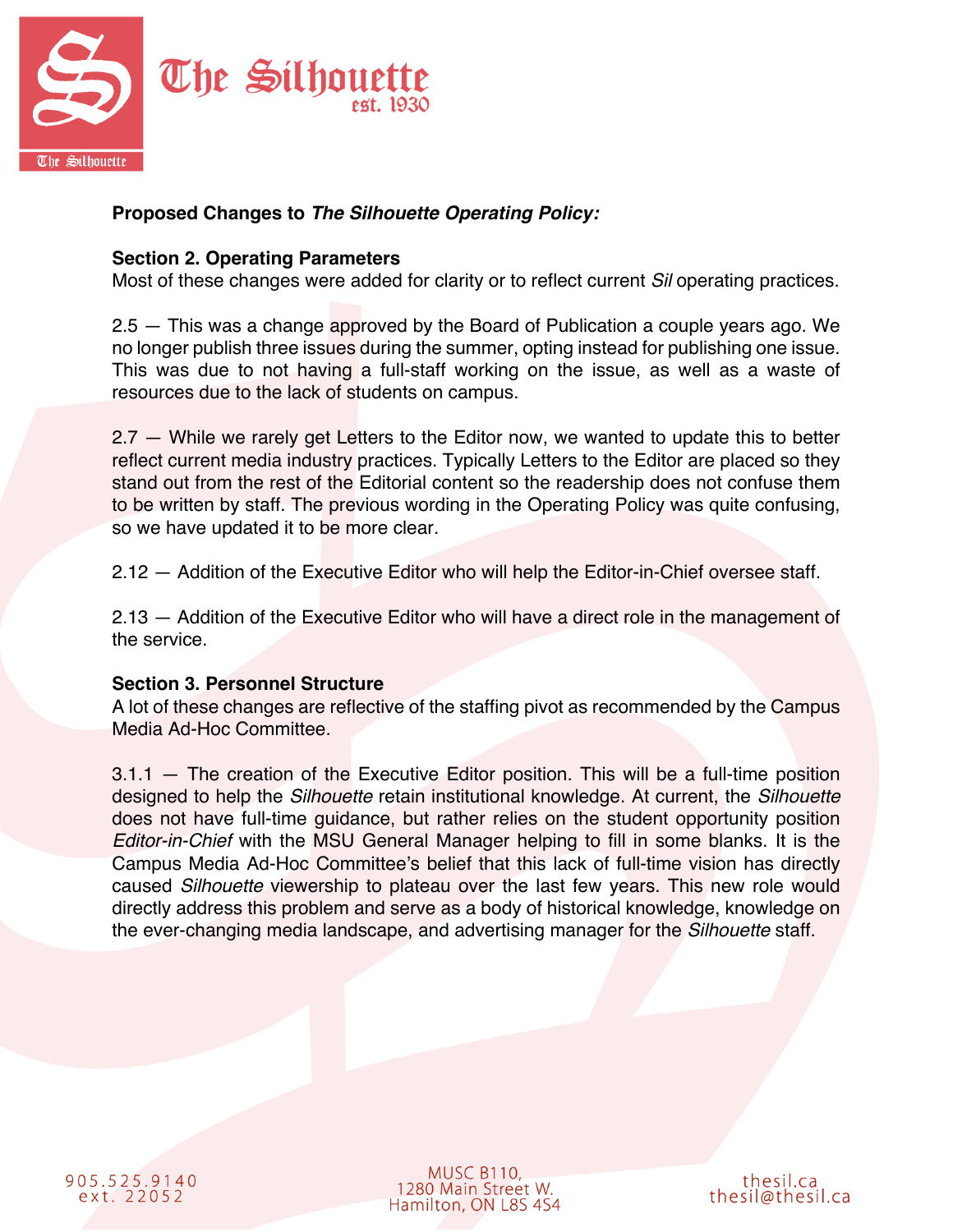

3.1.2 — Re-evaluating Editor-in-Chief. With the creation of Executive Editor, some of the tasks that the current SOP has will be shifted to the new PTM role. The Operating Policy has been rewritten to emphasize the collaborative nature between the full-time Executive Editor and PTM Editor-in-Chief.

3.1.3 — Addition of the Digital Media Specialist. Although this position has been around for about five years now, it was never included in our Operating Policy. Please note that this is a shared position with 93.3 CFMU.

3.1.4 — This section was reworked for clarity as the *Silhouette* can be viewed as two distinct teams or branches, Editorial and what was originally Online & Production, now being called Multimedia. This specific section focuses on our Editorial team. The Campus Media Ad-Hoc committee has made the recommendation that Managing Editor and Features Reporter be removed from the *Silhouette* due to their redundancy within the media industry. A notable change is the removal of Section Reporters required to produce two articles a week, one for print and one for online. This has been shifted to produce one written piece and one piece of multimedia content or an article to be more in line with the *Sil*'s new focus on digital content creation.

3.1.5 — The Multimedia Team will now be helmed by an amalgamated version of the Production and Online Editor called Multimedia Editor. With the *Silhouette* drastically reducing print next year down to one issue per semester, the Campus Media Ad-Hoc Committee has recommended resources be reallocated to focus on a multimedia growth focused on the digital side of the service.

The committee has also recommended the removal of the Photo Editor (called Photographer in Operating Policy which is not reflective of the approved job description). Many photos can now be sourced from creative commons-licensed websites or be taken with a cell-phone by the reporter. We have noticed a discernable decline in photo requests because of the rising social media presence across the McMaster community. We are in the process of creating a volunteer staff position to still allow the *Silhouette* to create it's own photo content, but to focus resources on growth rather than hours.

With the amalgamation of our Online and Production branches of the service and the introduction of the Multimedia Editor, as it acts as a supervisor to the team, some name changes have had to been made in order to ensure our positions are consistent.

The Online Content Coordinator has not been hired at the *Silhouette* for at least four years, likely due to the creation of the Digital Media Specialist role. This no longer needs to be in our operating policy as we do not foresee a need for this in the future.

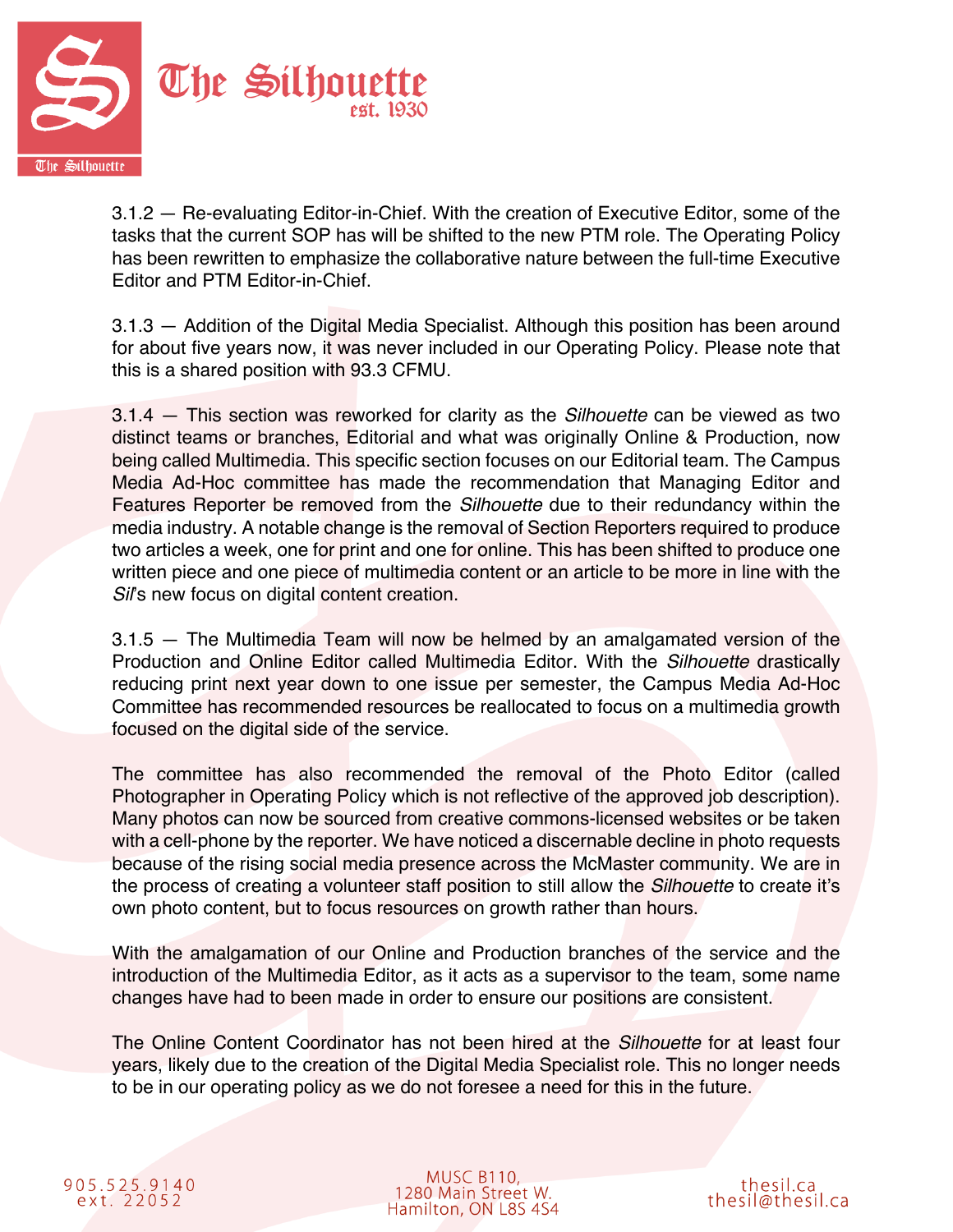

3.1.6 — Addition of the Executive Editor to help make decision for the service and removal of "assistant editors" as we have not had those for many years, but rather replacing that with reporters.

3.1.7 — Re-evaluating our list of Volunteer Staff. Over the last few years, and at the recommendation of the Campus Media Ad-Hoc Committee, we have updated the list of our hired volunteer staff to accurately portray who is contributing to the *Silhouette* in a more official capacity.

#### **4. Personnel Selection**

The changes within this section are to better reflect MSU hiring processes.

4.1.1 — The hiring of the Executive Editor. This addition to the operating policy is in-line with the full-time staff hiring process. It is notable that we have included the part-time manager Editor-in-Chief on the hiring process, to ensure that there is always a representative of the *Silhouette* present in these discussions. If it is the Editor-in-Chief who is applying, the senior-most Editorial Board member who is not applying for the position will sit on the hiring committee.

4.1.2 — The hiring of the Editor-in-Chief. This is a paired down version of what the hiring process was previously, with the main exception being the MSU General Manager will no longer be involved with the hiring process, which is in line with the hiring of other parttime managers. The Executive Editor will chair the hiring.

4.1.3 — Again, our Operating Policy was never updated when Digital Media Specialist was created. This is in-line with the full-tie staff hiring process.

4.1.4 — Updated hiring process for part-time student staff as it was out of date!

4.1.5 — Added a Volunteer Staff hiring guide due to the heavy reliance on our volunteers!

#### **5. The Editorial Board**

Updated with Executive Editor position

- 5.1 Inclusion of Executive Editor
- 5.2 Inclusion of Executive Editor
- 5.6 Removal of this have not done this for many years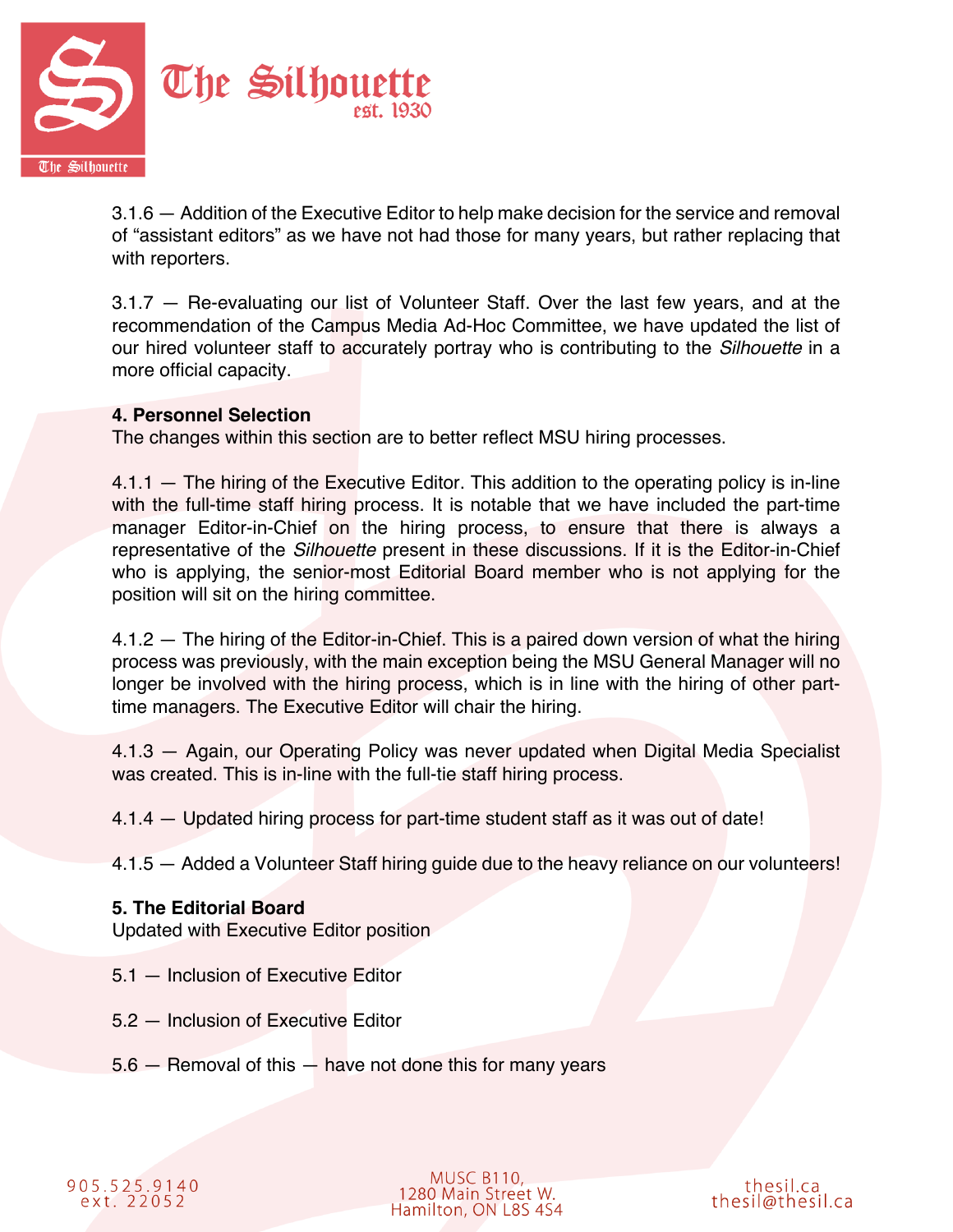

5.6 (new) — Inclusion of Executive Editor

5.7 — Stating that all members of the *Silhouette* are required to go to weekly Editorial Board meetings.

## **6. Dismissal**

Very minimal changes, inclusive language and addition of Executive Editor.

6.4 — more inclusive language and inclusion of Executive Editor.

## **7. Vacancies**

Minimal changes, updated with Executive Editor

7.1.1.2 — if there is no Editor-in-Chief for some reason, Executive Editor will assume the role and responsibilities.

## **8. Finances**

Divying up financial responsibilities between Editor-in-Chief and Executive Editor

8.2 — Executive Editor will be responsible for finalizing budget based on historical knowledge and Board of Publication approval

8.3 — Underground Media + Design and the Silhouette do not have revenue and expense overlap, this is a historical relic.

8.4 — Executive Editor and Editor-in-Chief will have co-signing authority. That is to say that neither individual can make a purchase without the authorization of the other. If one counterpart is not available, Board of Publication Chair or MSU General Manager will act as the co-signer.

8.5 — The Silhouette does not print bound volumes anymore.

## **9. Publication Schedule**

Clarification on how service currently operates

9.1 — Removal of Underground Manager as they do not impact our service and addition of Executive Editor.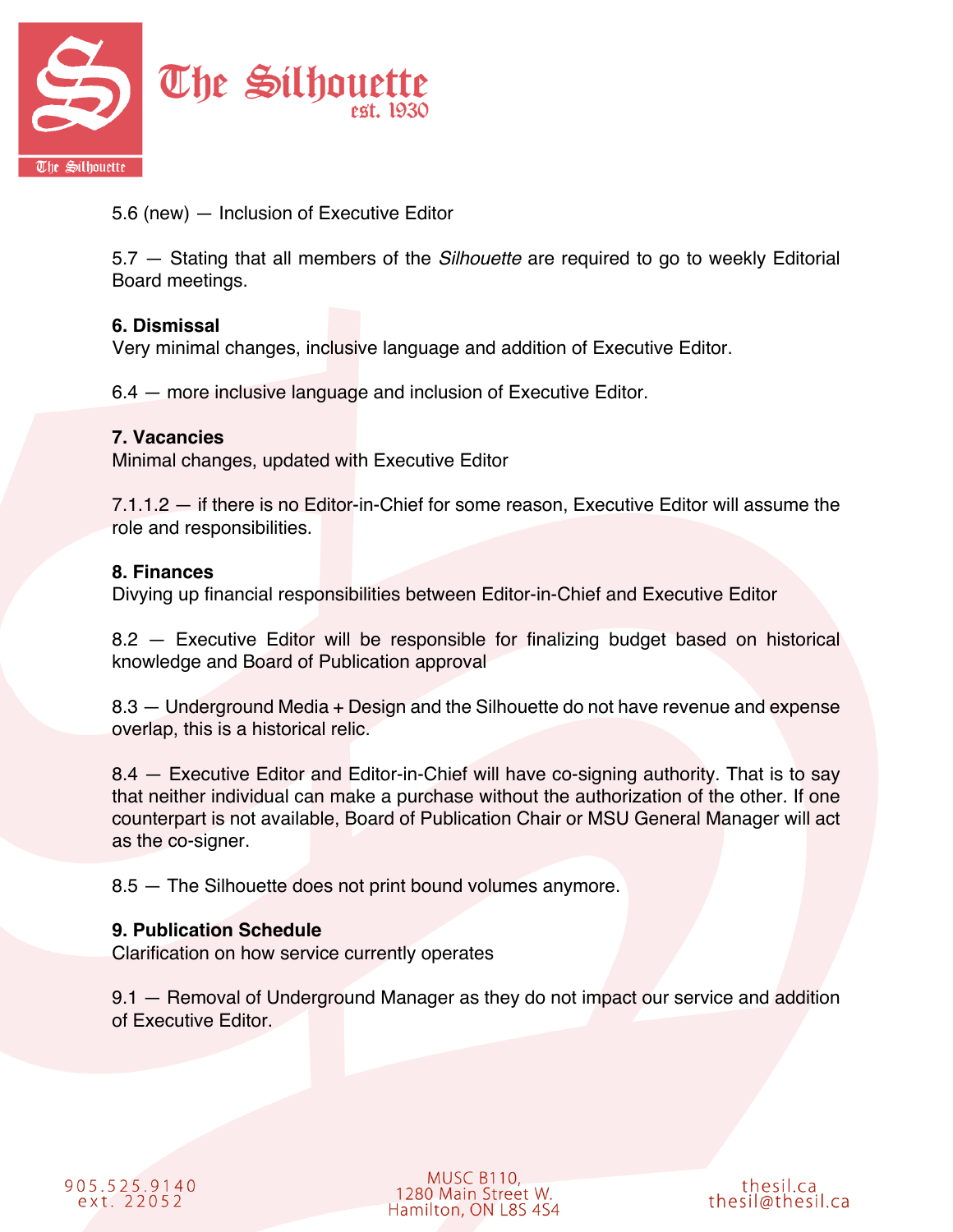

# **10. Amendments**

Clarified process for service

10.1 — All amendments to the service currently go through the Student Representative Assembly

## **12. Grievance Application**

Addition of Executive Editor

- 12.1.1 Addition of Executive Editor to the process.
- 12.1.2 Addition of Executive Editor to the process.
- 12.1.3 Addition of Executive Editor to the process.

#### **13. Code of Ethics**

Updated to be more in-line with Section 3

- 13.1 More concise and encompassing to the Silhouette's Volunteer Staff
- 13.3 More concise and encompassing to the Silhouette's Volunteer Staff
- 13.5 More concise and encompassing to the Silhouette's Volunteer Staff

13.6 — More concise and encompassing to the Silhouette's Volunteer Staff

13.7 — All members of the Silhouette shall operate in accordance with Canadian Press Style, a form of journalistic principles and rules that all media across the country follow

13.8 – We do not print often enough for print corrections. Online is where all corrections are placed.

13.9 — More concise and encompassing to the Silhouette's Volunteer Staff

- 13.10 More concise and encompassing to the Silhouette's Volunteer Staff
- 13.11 More concise and encompassing to the Silhouette's Volunteer Staff
- 13.12 Inclusion of Executive Editor



**MUSC B110,** 1280 Main Street W.<br>Hamilton, ON L8S 4S4